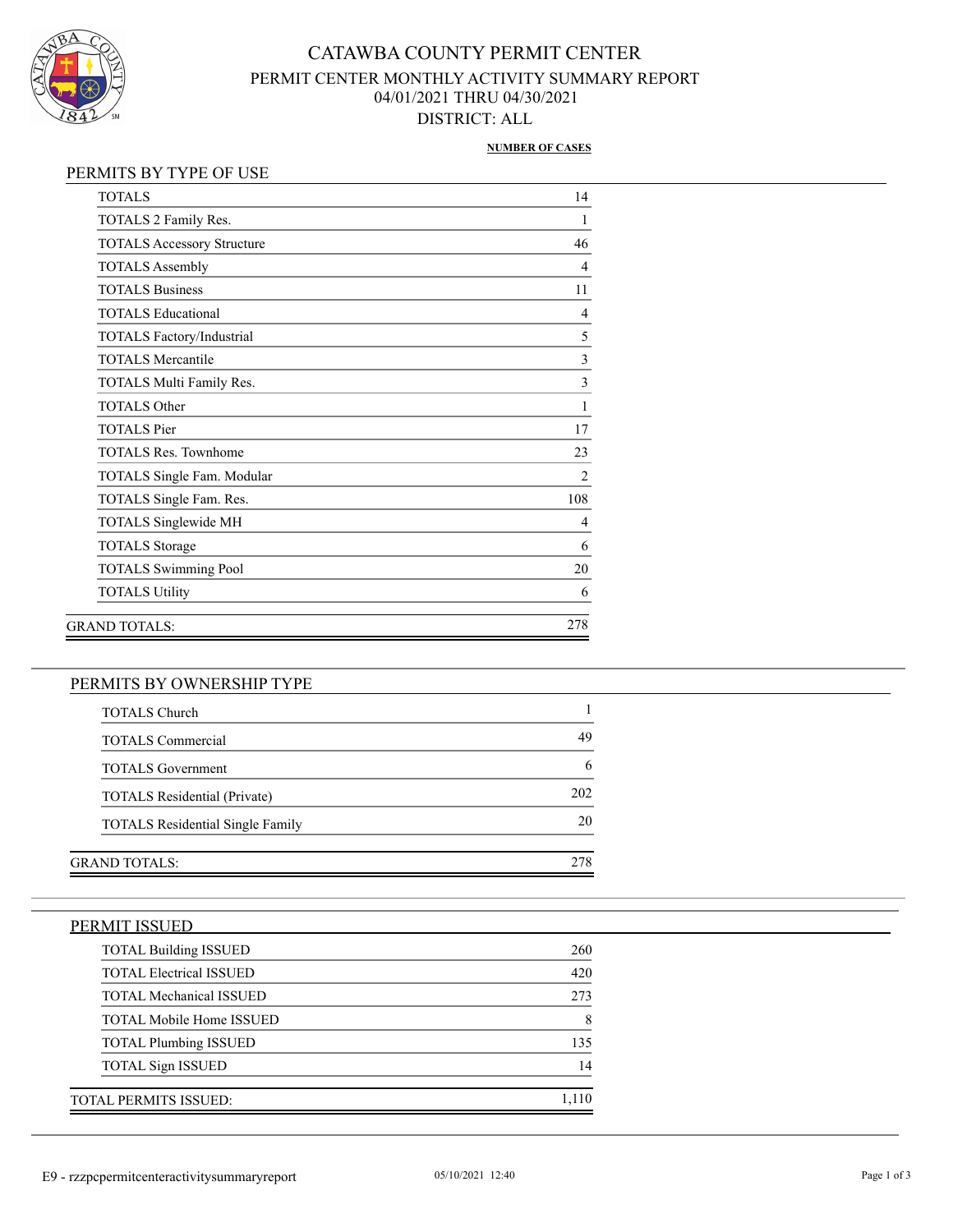

### CATAWBA COUNTY PERMIT CENTER PERMIT CENTER MONTHLY ACTIVITY SUMMARY REPORT 04/01/2021 THRU 04/30/2021 DISTRICT: ALL

**NUMBER OF CASES**

| Number of Violation cases entered for Building Inspections |                |  |
|------------------------------------------------------------|----------------|--|
| <b>CAPITAL FEES BY FEE TYPE</b>                            |                |  |
| <b>TOTAL</b>                                               |                |  |
| <b>GRAND TOTAL</b>                                         |                |  |
|                                                            |                |  |
| PLAN REVIEW TOTALS SUMMARY                                 |                |  |
| <b>TOTALS Standard Plan Review</b>                         | 39             |  |
| <b>GRAND TOTALS:</b>                                       | 39             |  |
|                                                            |                |  |
| PERMITS PLANNING & ZONING                                  |                |  |
| <b>TOTALS Zoning Authorization (NR)</b>                    | 9              |  |
| TOTALS Zoning Authorization (R)                            | 111            |  |
| <b>GRAND TOTALS:</b>                                       | 120            |  |
|                                                            |                |  |
| FIRE MARSHAL'S OFFICE                                      |                |  |
| <b>TOTALS Fire Construction</b>                            | 3              |  |
| <b>GRAND TOTALS:</b>                                       | 3              |  |
| Maximum Occupany Certificates Issued                       |                |  |
| PERMITS BY WORK CLASS FOR ENVIRONMENTAL HEALTH             |                |  |
| <b>TOTALS Abandonment</b>                                  | $\overline{4}$ |  |
| <b>TOTALS Building Permit Related</b>                      | 7              |  |
|                                                            |                |  |

| 10 1/110 Danamg I crimt Related |              |
|---------------------------------|--------------|
| <b>TOTALS</b> Expansion         | 13           |
| <b>TOTALS New Septic</b>        | 91           |
| <b>TOTALS New Well</b>          | 15           |
| <b>TOTALS Other</b>             | 2            |
| <b>TOTALS Relocation</b>        |              |
| TOTALS Repair/Expansion         | 5            |
| <b>TOTALS</b> Repairs           | 32           |
| <b>TOTALS Replacement</b>       | $\mathbf{3}$ |
| GRAND TOTALS:                   | 173          |
|                                 |              |